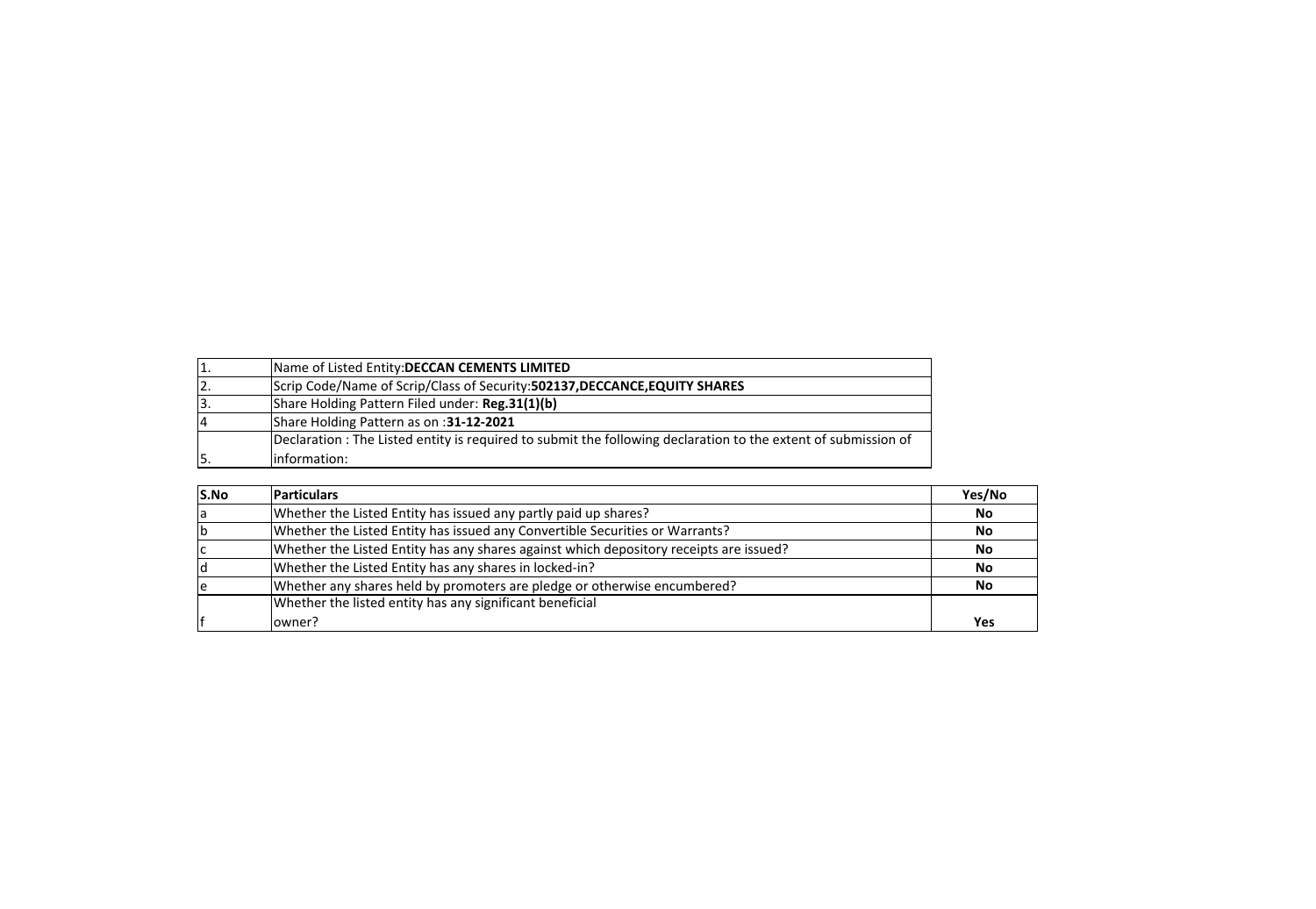|          |                                |                  |                           |                                     |                                                              |                                                  | Table I - Summary Statement holding of specified securities |                                                     |                 |                            |        |                                                                                                |                                                              |                                                 |            |                                                       |                                             |                                           |
|----------|--------------------------------|------------------|---------------------------|-------------------------------------|--------------------------------------------------------------|--------------------------------------------------|-------------------------------------------------------------|-----------------------------------------------------|-----------------|----------------------------|--------|------------------------------------------------------------------------------------------------|--------------------------------------------------------------|-------------------------------------------------|------------|-------------------------------------------------------|---------------------------------------------|-------------------------------------------|
| Category | <b>Category of Shareholder</b> | No of            | No of fully paid up No of |                                     | No of                                                        | <b>Total No of</b>                               | Shareholding as a                                           | Number of Voting Rights held in each class of No of |                 |                            |        |                                                                                                | Shareh Number of                                             |                                                 |            |                                                       | <b>Number of</b>                            | Number of                                 |
|          |                                | Sharehol<br>ders | equity shares held Partly | paid-up<br>equity<br>shares<br>held | Underly $(VII) =$<br>ing<br><b>Deposit</b><br>ory<br>Receipt | Shares Shares Held<br>$(IV)+(V)+(VI)$ $(A+B+C2)$ | % of total no of<br>shares (As a % of                       |                                                     | securities      |                            |        | <b>Shares</b><br>Underl<br>ying<br>Outsta<br>nding<br>convert ion of<br>tible<br>securiti ible | olding<br>as a %<br>lassumi<br>ng full<br>convers<br>convert | Locked in<br><b>Shares</b>                      |            | <b>Shares</b>                                         | pledged or<br>otherwise<br>encumbere d form | equity shares<br>held in<br>dematerialize |
|          |                                |                  |                           |                                     |                                                              |                                                  |                                                             |                                                     |                 |                            |        | es                                                                                             | Securiti<br>(Includi es (as a                                |                                                 |            |                                                       |                                             |                                           |
|          |                                |                  |                           |                                     |                                                              |                                                  |                                                             | No of Voting Rights                                 |                 | Total as a %<br>of (A+B+C) |        |                                                                                                | No.                                                          | As a % No.<br>of total<br><b>Shares</b><br>held |            | As a %<br><b>of</b><br>total<br><b>Shares</b><br>held |                                             |                                           |
|          |                                |                  |                           |                                     |                                                              |                                                  |                                                             | <b>Class X</b>                                      | Class Y   Total |                            |        |                                                                                                |                                                              |                                                 |            |                                                       |                                             |                                           |
| (1)      | (11)                           | (III)            | (IV)                      | (V)                                 | (VI)                                                         | (VII)                                            | (VIII)                                                      |                                                     | (IX)            |                            |        | (X)                                                                                            | (XI)                                                         |                                                 | (XII)      |                                                       | (XIII)                                      | (XIV)                                     |
| (A)      | Promoter & Promoter Group      | 12               | 7878348                   |                                     |                                                              | 7878348                                          | 56.24                                                       | 7878348                                             |                 | 0 7878348                  | 56.24  |                                                                                                | 56.24                                                        | $\Omega$                                        | 0.00       |                                                       | 0.00<br>$\Omega$                            | 7878348                                   |
| (B)      | Public                         | 20451            | 6129152                   |                                     |                                                              | 6129152                                          | 43.76                                                       | 6129152                                             |                 | 0 6129152                  | 43.76  |                                                                                                | 43.76                                                        |                                                 |            | $0.00$ NA                                             | <b>NA</b>                                   | 5951095                                   |
| (C)      | Non Promoter-Non Public        |                  |                           |                                     |                                                              |                                                  |                                                             |                                                     |                 |                            |        |                                                                                                |                                                              |                                                 |            |                                                       |                                             |                                           |
| (C1)     | Shares underlying DRs          |                  |                           |                                     |                                                              |                                                  | 0 <sub>NA</sub>                                             |                                                     |                 |                            | 0.00   |                                                                                                | 0 <sub>NA</sub>                                              |                                                 |            |                                                       | 0.00 NA NA                                  | $\mathbf 0$                               |
| (C2)     | Shares held by Employes Trusts |                  |                           |                                     |                                                              | $\Omega$                                         | 0.00                                                        |                                                     | $\Omega$        |                            | 0.00   | $\Omega$                                                                                       | 0.00                                                         |                                                 |            | 0.00 NA                                               | <b>NA</b>                                   | $\Omega$                                  |
|          |                                | 20463            |                           |                                     |                                                              |                                                  |                                                             |                                                     |                 |                            |        |                                                                                                |                                                              |                                                 |            |                                                       |                                             |                                           |
|          | Total:                         | 20463            | 14007500                  | $\Omega$                            |                                                              | 14007500                                         | 100.00                                                      | 14007500                                            |                 | $0$ 1.4E+07                | 100.00 |                                                                                                | $0$ 100.00                                                   |                                                 | 0.00<br>οl |                                                       | 0.00<br>0                                   | 13829443                                  |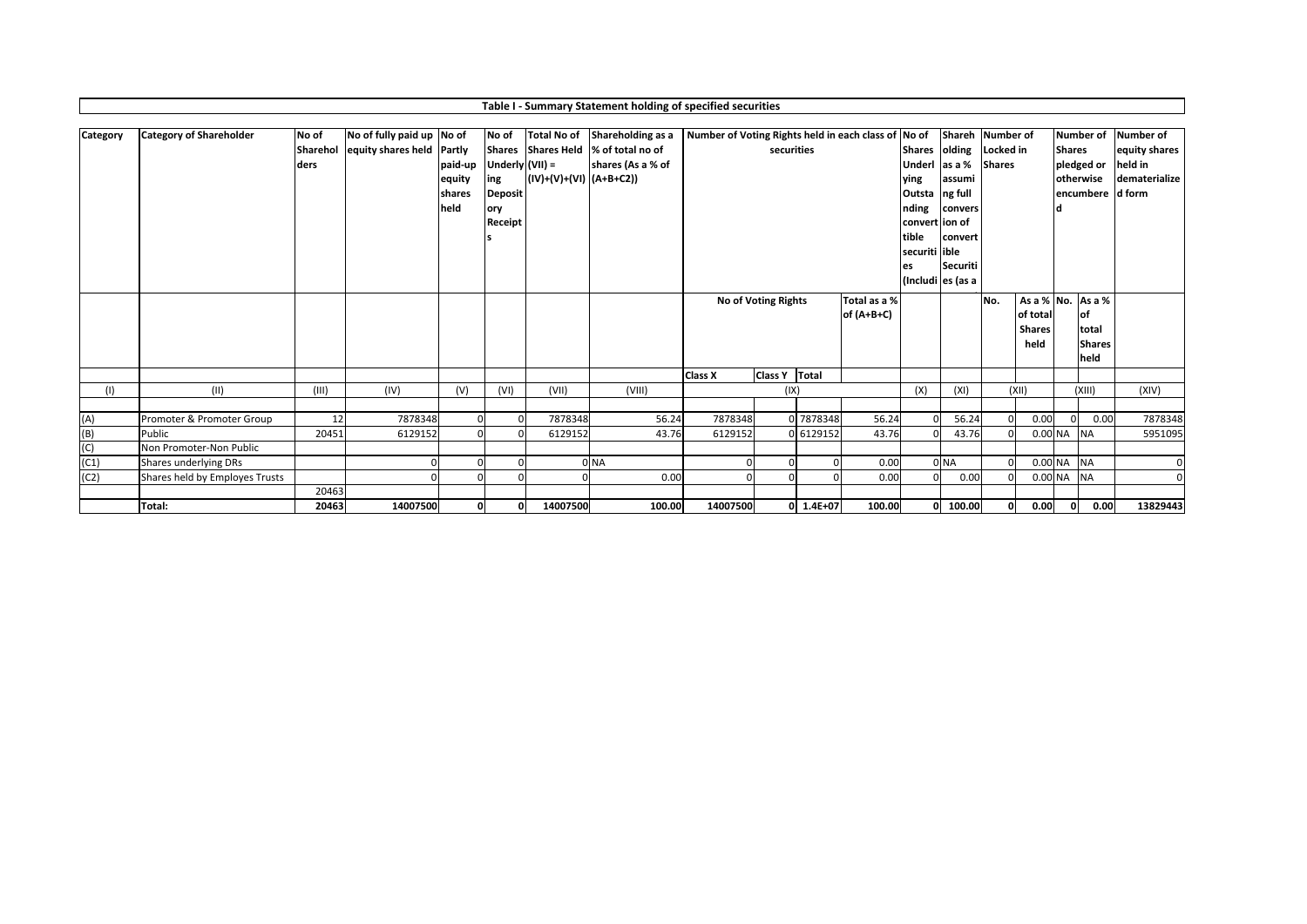|    | Ca Category & Name of the PAN                                     |            | No           | No of             | No of            | No of          | <b>Total No</b> | Shareholding                     |                          |             | Number of Voting Rights held in |            | No of                     | Shareholding                       |                | <b>Number of</b>     |               | <b>Number of</b> | <b>Number</b>  |
|----|-------------------------------------------------------------------|------------|--------------|-------------------|------------------|----------------|-----------------|----------------------------------|--------------------------|-------------|---------------------------------|------------|---------------------------|------------------------------------|----------------|----------------------|---------------|------------------|----------------|
| te | Shareholder                                                       |            | of           | fully paid Partly |                  |                |                 | Shares of Shares as a % of total | each class of securities |             |                                 |            | <b>Shares</b>             | as a %                             | Locked in      |                      | <b>Shares</b> |                  | of equity      |
| go |                                                                   |            | Shar         | up equity paid-up |                  | Underl Held    |                 | no of shares                     |                          |             |                                 |            |                           | Underly assuming full              | <b>Shares</b>  |                      |               | pledged or       | shares         |
| ry |                                                                   |            | ehol         | shares            | equity           | ying           |                 | (IV+V+VI) (calculated as         |                          |             |                                 |            | ing                       | conversion of                      |                |                      |               | otherwise        | held in        |
|    |                                                                   |            | ders         | held              | shares           | <b>Deposi</b>  |                 | per SCRR,                        |                          |             |                                 |            | Outsta                    | convertible                        |                |                      |               | encumbere        | demateri       |
|    |                                                                   |            |              |                   | held             | tory<br>Receip |                 | 1957 (VIII) As<br>a % of         |                          |             |                                 |            | nding                     | <b>Securities (as</b>              |                |                      |               |                  | alized<br>form |
|    |                                                                   |            |              |                   |                  | ts             |                 | $(A+B+C2$                        |                          |             |                                 |            | tible                     | convert a percentage<br>of diluted |                |                      |               |                  |                |
|    |                                                                   |            |              |                   |                  |                |                 |                                  |                          |             |                                 |            | securiti                  | share capital)                     |                |                      |               |                  |                |
|    |                                                                   |            |              |                   |                  |                |                 |                                  |                          |             |                                 |            | es                        | (VII)+(X) As a                     |                |                      |               |                  |                |
|    |                                                                   |            |              |                   |                  |                |                 |                                  |                          |             |                                 |            |                           | % of (A+B+C2)                      |                |                      |               |                  |                |
|    |                                                                   |            |              |                   |                  |                |                 |                                  |                          |             |                                 |            |                           |                                    |                |                      |               |                  |                |
|    |                                                                   |            |              |                   |                  |                |                 |                                  |                          |             | No of Voting Rights             | Total as a |                           |                                    | No.            | As a % of No. As a % |               |                  |                |
|    |                                                                   |            |              |                   |                  |                |                 |                                  |                          |             |                                 | % of       |                           |                                    |                | total                |               | of total         |                |
|    |                                                                   |            |              |                   |                  |                |                 |                                  |                          |             |                                 | $(A+B+C)$  |                           |                                    |                | <b>Shares</b>        |               | <b>Shares</b>    |                |
|    |                                                                   |            |              |                   |                  |                |                 |                                  | Class X                  | Class Total |                                 |            |                           |                                    |                |                      |               |                  |                |
|    |                                                                   |            |              |                   |                  |                |                 |                                  |                          | Y           |                                 |            |                           |                                    |                |                      |               |                  |                |
|    | (1)                                                               | (II)       | (III)        | (IV)              | $\overline{(V)}$ | (VI)           | (VII)           | (VIII)                           |                          |             | (IX)                            |            | $\overline{(\mathsf{X})}$ | (XI)                               |                | (XII)                |               | (XIII)           | (XIV)          |
|    | $(1)$ Indian                                                      |            |              |                   |                  |                |                 |                                  |                          |             |                                 |            |                           |                                    |                |                      |               |                  |                |
|    | (a) Individuals/Hindu undivided Family<br><b>DCL EXIM PRIVATE</b> |            | 12           | 7878348           | $\mathbf 0$      | $\overline{0}$ | 7878348         | 56.24                            | 7878348                  |             | 0 7878348                       | 56.24      | $\mathbf 0$               | 56.24                              | $\overline{0}$ | 0.00                 | $\mathbf 0$   | 0.00             | 7878348        |
|    | <b>LIMITED</b>                                                    | AAACD7996B |              | 175600            | $\mathbf 0$      | $\Omega$       | 175600          | 1.25                             | 175600                   | ŋ           | 175600                          | 1.25       | $\overline{0}$            | 1.25                               | $\Omega$       | 0.00                 | $\mathbf 0$   | 0.00             | 175600         |
|    |                                                                   |            |              |                   |                  |                |                 |                                  |                          |             |                                 |            |                           |                                    |                |                      |               |                  |                |
|    | DCL DEVELOPERS LIMITED                                            | AABCD7077N |              | 512000            | $\mathbf 0$      | $\Omega$       | 512000          | 3.66                             | 512000                   | O           | 512000                          | 3.66       | $\overline{0}$            | 3.66                               | $\Omega$       | 0.00                 | $\mathbf 0$   | 0.00             | 512000         |
|    | <b>MELVILLIE FINVEST</b><br>LIMITED                               | AABCM3925E |              | 4603712           | $\mathbf 0$      |                | 4603712         |                                  | 32.87 4603712            |             | 0 4603712                       | 32.87      | $\overline{0}$            | 32.87                              | $\Omega$       | 0.00                 | $\mathbf 0$   | 0.00             | 4603712        |
|    |                                                                   |            |              |                   |                  |                |                 |                                  |                          |             |                                 |            |                           |                                    |                |                      |               |                  |                |
|    | SATYASAI INVESTMENTS &<br><b>LEASING LIMITED</b>                  | AACCS8238B | $\mathbf 1$  | 1055228           | $\mathbf 0$      | $\overline{0}$ | 1055228         |                                  | 7.53 1055228             |             | 0 1055228                       | 7.53       | $\overline{0}$            | 7.53                               | $\Omega$       | 0.00                 | $\mathbf 0$   | 0.00             | 1055228        |
|    | PARVATHI PENMETCHA                                                | AAOPP2418F | $\mathbf{1}$ | 38006             | $\mathbf 0$      | $\Omega$       | 38006           | 0.27                             | 38006                    | $\mathbf 0$ | 38006                           | 0.27       | $\overline{0}$            | 0.27                               | $\overline{0}$ | 0.00                 | $\mathbf 0$   | 0.00             | 38006          |
|    | LAKSHMI MANTHENA                                                  | AARPM4753D |              | 284335            | $\mathbf 0$      | $\Omega$       | 284335          | 2.03                             | 284335                   | $\Omega$    | 284335                          | 2.03       | $\Omega$                  | 2.03                               | $\Omega$       | 0.00                 | $\mathbf 0$   | 0.00             | 284335         |
|    |                                                                   |            |              |                   |                  |                |                 |                                  |                          |             |                                 |            |                           |                                    |                |                      |               |                  |                |
|    | <b>BANGAR RAJU MANTHENA</b>                                       | ADMPM6021A |              | 1160921           | $\mathbf 0$      |                | 1160921         |                                  | 8.29 1160921             |             | 0 1160921                       | 8.29       | $\mathbf 0$               | 8.29                               | $\Omega$       | 0.00                 | 0             | 0.00             | 1160921        |
|    | P V R RAJU                                                        | AEJPP5916R | $\mathbf{1}$ | 1600              | $\mathbf 0$      | $\overline{0}$ | 1600            | 0.01                             | 1600                     | $\mathbf 0$ | 1600                            | 0.01       | $\overline{0}$            | 0.01                               | $\overline{0}$ | 0.00                 | $\mathbf 0$   | 0.00             | 1600           |
|    | VENUGOPAL RAJU<br>PENMETCHA                                       | AFJPP5202K | -1           | 600               | $\overline{0}$   | $\mathbf{0}$   | 600             | 0.00                             | 600                      | $\mathbf 0$ | 600                             | 0.00       | $\overline{0}$            | 0.00                               | $\Omega$       | 0.00                 | $\mathbf 0$   | 0.00             | 600            |
|    | P VARUN RAJU KUMAR                                                | AJNPP0555D | $\mathbf{1}$ | 2000              | $\mathbf 0$      | $\overline{0}$ | 2000            | 0.01                             | 2000                     | $\Omega$    | 2000                            | 0.01       | $\overline{0}$            | 0.01                               | $\Omega$       | 0.00                 | $\mathbf 0$   | 0.00             | 2000           |
|    | <b>ANIRUDH RAJU</b>                                               |            |              |                   |                  |                |                 |                                  |                          |             |                                 |            |                           |                                    |                |                      |               |                  |                |
|    | PENMETCHA                                                         | BAIPP8962K |              | 22846             | 0                | $\mathbf 0$    | 22846           | 0.16                             | 22846                    | $\Omega$    | 22846                           | 0.16       | $\overline{0}$            | 0.16                               | U              | 0.00                 | $\mathbf 0$   | 0.00             | 22846          |
|    | AISHWARYA PENMETCHA                                               | BRUPP3780Q |              | 21500             | $\Omega$         | $\Omega$       | 21500           | 0.15                             | 21500                    | $\Omega$    | 21500                           | 0.15       | $\Omega$                  | 0.15                               | $\Omega$       | 0.00                 | $\mathbf 0$   | 0.00             | 21500          |
|    | Central                                                           |            |              |                   |                  |                |                 |                                  |                          |             |                                 |            |                           |                                    |                |                      |               |                  |                |
|    | Government/State                                                  |            |              |                   |                  |                |                 |                                  |                          |             |                                 |            |                           |                                    |                |                      |               |                  |                |
|    | (b) Government(s)                                                 |            | 0            | $\mathbf 0$       | $\mathbf 0$      | $\overline{0}$ | $\mathbf 0$     | 0.00                             | $\overline{0}$           | $\mathbf 0$ | 0                               | 0.00       | $\overline{0}$            | 0.00                               | $\Omega$       | 0.00                 | $\mathbf 0$   | 0.00             | $\mathbf 0$    |
|    | (c) Financial Institutions/Banks                                  |            | 0            | $\Omega$          | $\mathbf 0$      | $\overline{0}$ | $\mathbf 0$     | 0.00                             | $\overline{0}$           | $\Omega$    | $\mathbf 0$                     | 0.00       | $\mathbf 0$<br>$\Omega$   | 0.00                               | $\Omega$       | 0.00                 | $\mathbf 0$   | 0.00             | $\mathsf 0$    |
|    | (d) Any Other                                                     |            | 0            | $\mathbf 0$       | $\mathbf 0$      | $\mathbf{0}$   | $\mathbf 0$     | 0.00                             | $\overline{0}$           | $\Omega$    | $\mathbf{0}$                    | 0.00       |                           | 0.00                               | $\mathbf{0}$   | 0.00                 | $\mathbf 0$   | 0.00             | $\pmb{0}$      |

**Table II ‐ Statement showing shareholding pattern of the Promoter and Promoter Group**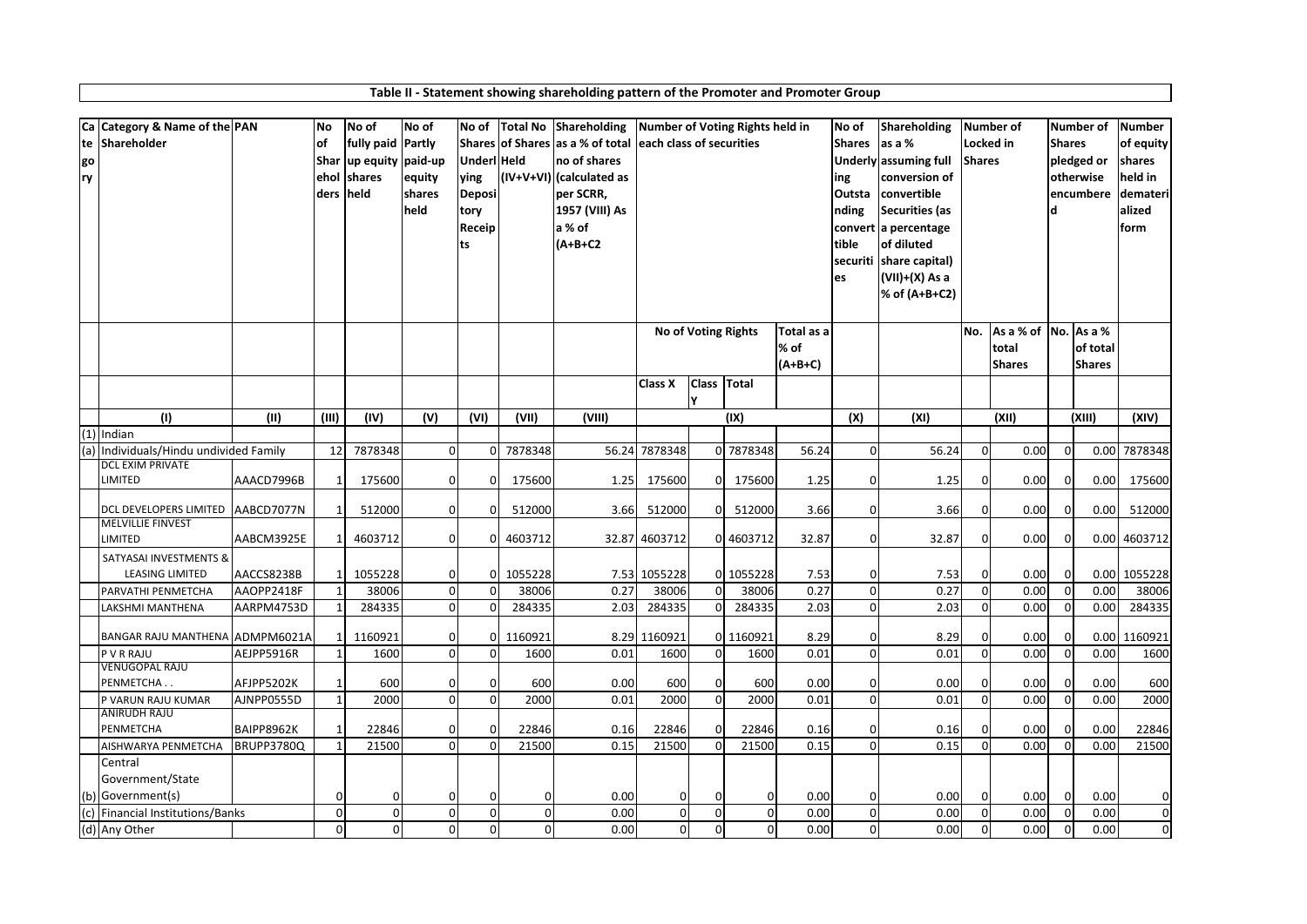| Sub-Total (A)(1)               | 12 | 7878348 | $\mathbf{0}$ | 7878348 |      | 56.24 7878348 |          | 0 7878348 | 56.24 | 0           | 56.24 | 0.00 | $\mathbf 0$ |      | 0.00 7878348   |
|--------------------------------|----|---------|--------------|---------|------|---------------|----------|-----------|-------|-------------|-------|------|-------------|------|----------------|
| (2) Foreign                    |    |         |              |         |      |               |          |           |       |             |       |      |             |      |                |
| Individuals (Non-              |    |         |              |         |      |               |          |           |       |             |       |      |             |      |                |
| Resident                       |    |         |              |         |      |               |          |           |       |             |       |      |             |      |                |
| Individuals/Foreign            |    |         |              |         |      |               |          |           |       |             |       |      |             |      |                |
| (a) Individuals                |    |         | 0            |         | 0.00 | 01            | $\Omega$ |           | 0.00  | 0           | 0.00  | 0.00 | $\Omega$    | 0.00 | 0              |
| (b) Government                 |    |         | O            |         | 0.00 | ΟI            |          |           | 0.00  |             | 0.00  | 0.00 |             | 0.00 | $\mathbf 0$    |
| (c) Institutions               |    |         | 0            |         | 0.00 | $\Omega$      |          |           | 0.00  | $\Omega$    | 0.00  | 0.00 |             | 0.00 | $\overline{0}$ |
|                                |    |         |              |         |      |               |          |           |       |             |       |      |             |      |                |
| (d) Foreign Portfolio Investor |    |         | 0            |         | 0.00 | $\Omega$      |          |           | 0.00  |             | 0.00  | 0.00 | $\Omega$    | 0.00 | $\overline{0}$ |
|                                |    |         |              |         |      |               |          |           |       |             |       |      |             |      |                |
| (e) Any Other                  |    |         | 0            |         | 0.00 | $\Omega$      | $\Omega$ |           | 0.00  |             | 0.00  | 0.00 | $\Omega$    | 0.00 | $\overline{0}$ |
|                                |    |         |              |         |      |               |          |           |       |             |       |      |             |      |                |
| Sub-Total (A)(2)               |    |         | $\mathbf{0}$ | 0       | 0.00 | $\mathbf{0}$  |          | ΩI        | 0.00  | 0           | 0.00  | 0.00 | $\Omega$    | 0.00 | $\mathbf{0}$   |
|                                |    |         |              |         |      |               |          |           |       |             |       |      |             |      |                |
| <b>Total Shareholding of</b>   |    |         |              |         |      |               |          |           |       |             |       |      |             |      |                |
| <b>Promoter and Promoter</b>   |    |         |              |         |      |               |          |           |       |             |       |      |             |      |                |
| Group (A)=(A)(1)+(A)(2)        | 12 | 7878348 | $\mathbf{0}$ | 7878348 |      | 56.24 7878348 |          | 0 7878348 | 56.24 | $\mathbf 0$ | 56.24 | 0.00 | $\mathbf 0$ |      | 0.00 7878348   |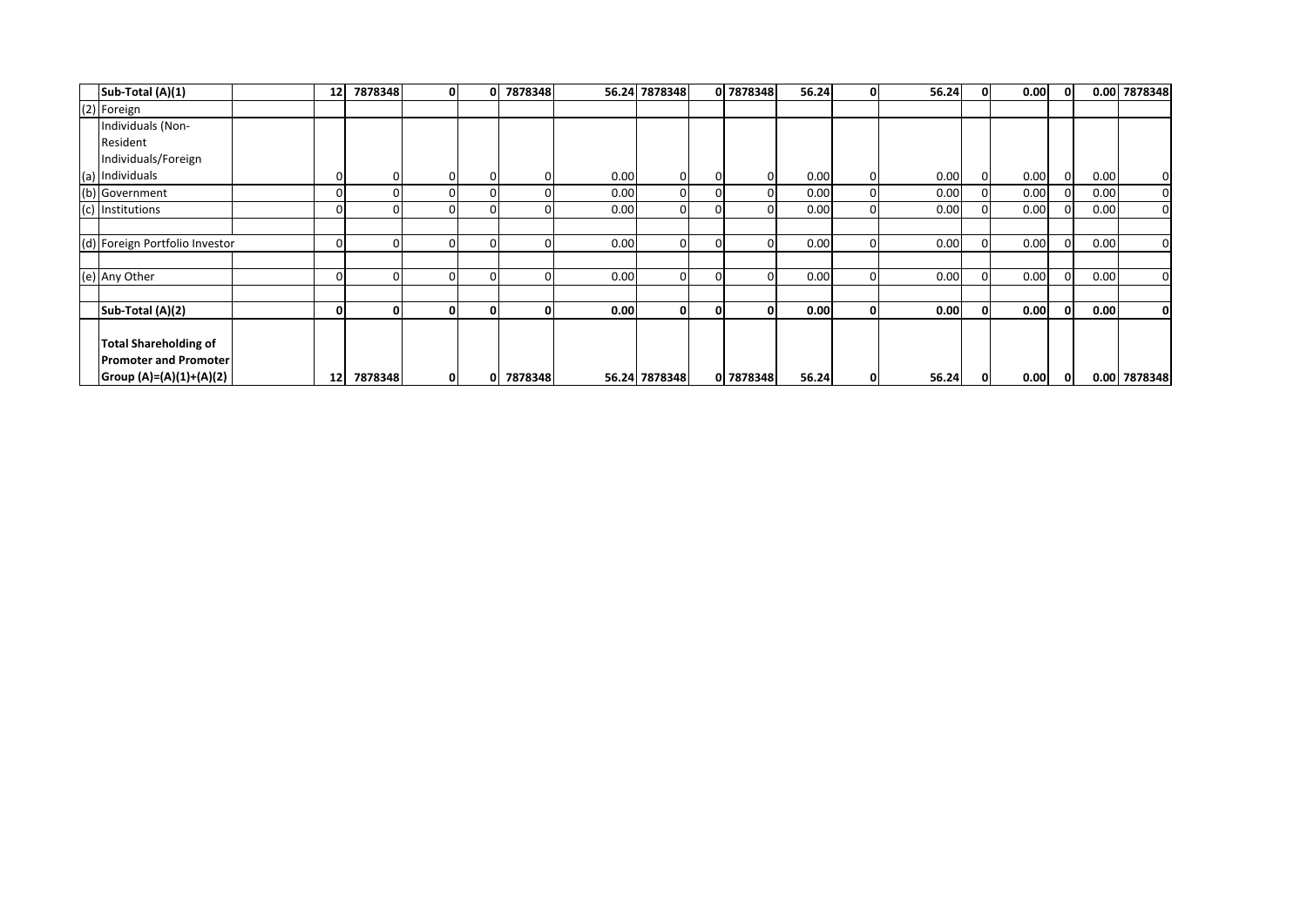|                | Cate Category & Name of the                     | PAN        | No of          | No of fully No of |                  | No of          | Total No           |                 | Shareh Number of Voting Rights held in each |                            |                |            | No of                     | <b>Shareholding</b>           | Number of      |            |               | Number of     | <b>Number</b>       |
|----------------|-------------------------------------------------|------------|----------------|-------------------|------------------|----------------|--------------------|-----------------|---------------------------------------------|----------------------------|----------------|------------|---------------------------|-------------------------------|----------------|------------|---------------|---------------|---------------------|
|                | gory Shareholder                                |            |                | Shareh paid up    | Partly           | <b>Shares</b>  | of Shares          | olding          | <b>Iclass of securities</b>                 |                            |                |            | <b>Shares</b>             | as a %                        | Locked in      |            | <b>Shares</b> |               | of equity           |
|                |                                                 |            | olders         | equity            | paid-            | Underl Held    |                    | as a %          |                                             |                            |                |            | <b>Underlying</b>         | assuming full                 | <b>Shares</b>  |            |               | pledged or    | shares              |
|                |                                                 |            |                | shares            | <b>up</b>        | ving           | (IV+V+VI) of total |                 |                                             |                            |                |            | <b>Outstandin</b>         | conversion of                 |                |            |               | otherwise     | held in             |
|                |                                                 |            |                | held              | equity<br>shares | <b>Deposit</b> |                    | no of<br>shares |                                             |                            |                |            | g<br>converttibl          | convertible<br>Securities (as |                |            |               | encumbered    | demateri<br>lalized |
|                |                                                 |            |                |                   | held             | ory<br>Receipt |                    | $(A+B+C)$       |                                             |                            |                |            | e securities              | a percentage                  |                |            |               |               | form                |
|                |                                                 |            |                |                   |                  |                |                    | 12)             |                                             |                            |                |            | (Including                | of diluted                    |                |            |               |               |                     |
|                |                                                 |            |                |                   |                  |                |                    |                 |                                             |                            |                |            | <b>Warrants</b> )         | share capital)                |                |            |               |               |                     |
|                |                                                 |            |                |                   |                  |                |                    |                 |                                             |                            |                |            |                           |                               |                |            |               |               |                     |
|                |                                                 |            |                |                   |                  |                |                    |                 |                                             | <b>No of Voting Rights</b> |                | Total as a |                           |                               | No.            | As a % No. |               | As a %        |                     |
|                |                                                 |            |                |                   |                  |                |                    |                 |                                             |                            |                | % of       |                           |                               |                | оf         |               | of total      |                     |
|                |                                                 |            |                |                   |                  |                |                    |                 |                                             |                            |                | $(A+B+C)$  |                           |                               |                | total      |               | <b>Shares</b> |                     |
|                |                                                 |            |                |                   |                  |                |                    |                 |                                             |                            |                |            |                           |                               |                | Shares     |               | held          |                     |
|                |                                                 |            |                |                   |                  |                |                    |                 | <b>Class X</b>                              | Class Y Total              |                |            |                           |                               |                | held       |               |               |                     |
|                |                                                 |            |                |                   |                  |                |                    |                 |                                             |                            |                |            |                           |                               |                |            |               |               |                     |
|                | (1)                                             | (II)       | (III)          | (IV)              | (V)              | (VI)           | (VII)              | (VIII)          |                                             |                            | (IX)           |            | $\overline{(\mathsf{X})}$ | (XI)                          |                | (XII)      |               | (XIII)        | (XIV)               |
| (1)            | Institutions                                    |            |                |                   |                  |                |                    |                 |                                             |                            |                |            |                           |                               |                |            |               |               |                     |
| (a)            | <b>Mutual Funds</b>                             |            |                | 8600              | 0                | 0              | 8600               | 0.06            | 8600                                        | $\overline{0}$             | 8600           | 0.06       | $\Omega$                  | 0.06                          | $\overline{0}$ | 0.00 NA    |               | <b>NA</b>     | 5800                |
| (b)            | Venture Capital Funds                           |            | $\Omega$       | $\Omega$          | $\Omega$         | $\Omega$       | $\Omega$           | 0.00            | $\Omega$                                    | $\Omega$                   | $\Omega$       | 0.00       | $\Omega$                  | 0.00                          | $\Omega$       | $0.00$ NA  |               | <b>NA</b>     | $\overline{0}$      |
| $\overline{c}$ | Alternate Investment Funds                      |            | $\Omega$       | $\Omega$          | $\Omega$         | $\Omega$       | $\Omega$           | 0.00            | $\Omega$                                    | $\Omega$                   | $\Omega$       | 0.00       | $\Omega$                  | 0.00                          | $\Omega$       | $0.00$ NA  |               | <b>NA</b>     | $\overline{0}$      |
| (d)            | Foreign Venture Capital Investors               |            | $\Omega$       | $\Omega$          | $\mathbf 0$      | $\mathbf 0$    | 0                  | 0.00            | $\overline{0}$                              | $\Omega$                   | $\Omega$       | 0.00       | U                         | 0.00                          | $\Omega$       | 0.00 NA    |               | <b>NA</b>     | $\overline{0}$      |
| (e)            | Foreign Portfolio Investors                     |            | 32             | 1068310           | $\mathbf 0$      | $\Omega$       | 1068310            | 7.63            | 1068310                                     |                            | 0 1068310      | 7.63       | 0                         | 7.63                          | $\Omega$       | 0.00 NA    |               | <b>NA</b>     | 1068310             |
|                | FIDELITY INVESTMENT TRUIAAATF3742Q              |            |                | 291366            | $\overline{0}$   | $\mathbf 0$    | 291366             | 2.08            | 291366                                      | $\Omega$                   | 291366         | 2.08       | $\Omega$                  | 2.08                          | $\Omega$       | 0.00 NA    |               | <b>NA</b>     | 291366              |
|                | <b>FIRST WATER FUND</b>                         | AADCF4059J |                | 240652            | $\overline{0}$   | 0              | 240652             | 1.72            | 240652                                      | $\Omega$                   | 240652         | 1.72       | $\overline{0}$            | 1.72                          | $\Omega$       | $0.00$ NA  |               | <b>NA</b>     | 240652              |
| (f)            | Financial Institutions/Banks                    |            | $\mathfrak{p}$ | 988               | $\mathbf 0$      | $\mathbf 0$    | 988                | 0.01            | 988                                         | $\Omega$                   | 988            | 0.01       | $\Omega$                  | 0.01                          | $\Omega$       | $0.00$ NA  |               | <b>NA</b>     | $\overline{0}$      |
| (g)            | Insurance Companies                             |            | $\Omega$       | $\Omega$          | $\Omega$         | $\Omega$       | $\mathbf 0$        | 0.00            | $\mathbf 0$                                 | $\Omega$                   | $\overline{0}$ | 0.00       | $\Omega$                  | 0.00                          | $\Omega$       | 0.00 NA    |               | <b>NA</b>     | $\overline{0}$      |
| (h)            | Provident Funds/Pension Funds                   |            | U              | $\Omega$          | $\Omega$         | $\Omega$       | $\Omega$           | 0.00            | $\Omega$                                    | $\Omega$                   | $\Omega$       | 0.00       | n                         | 0.00                          | $\Omega$       | $0.00$ NA  |               | <b>NA</b>     | $\Omega$            |
| (i)            | Any Other                                       |            |                |                   |                  |                |                    |                 |                                             |                            |                |            |                           |                               |                |            |               |               |                     |
|                | Sub Total (B)(1)                                |            | 38             | 1077898           | <sup>0</sup>     | $\Omega$       | 1077898            |                 | 7.70 1077898                                |                            | 0 1077898      | 7.70       | 0l                        | 7.70                          | $\mathbf{0}$   | $0.00$ NA  |               | <b>INA</b>    | 1074110             |
| (2)            | Central Government/State Government(s           |            | $\Omega$       | $\Omega$          | $\Omega$         | $\Omega$       | $\Omega$           | 0.00            | $\overline{0}$                              | $\Omega$                   | $\Omega$       | 0.00       | $\Omega$                  | 0.00                          | $\Omega$       | $0.00$ NA  |               | <b>NA</b>     | $\overline{0}$      |
|                | Sub Total (B)(2)                                |            | ΩI             | 0                 | <sup>0</sup>     | $\Omega$       | $\mathbf{0}$       | 0.00            | $\mathbf{0}$                                | ΩI                         | 0              | 0.00       | $\mathbf{0}$              | 0.00                          | $\Omega$       | $0.00$ NA  |               | <b>INA</b>    | 0                   |
| (3)            | Non-Institutions                                |            |                |                   |                  |                |                    |                 |                                             |                            |                |            |                           |                               |                |            |               |               |                     |
| (a)            | i.Individual shareholders holding nominal 20022 |            |                | 3508493           | $\mathbf 0$      | $\Omega$       | 3508493            | 25.05           | 3508493                                     |                            | 0 3508493      | 25.05      | $\Omega$                  | 25.05                         |                | 0.00 NA    |               | <b>NA</b>     | 3335924             |
|                | ii.Individual shareholders holding nomina       |            |                | 168333            | $\Omega$         | $\Omega$       | 168333             | 1.20            | 168333                                      | ΩI                         | 168333         | 1.20       | n                         | 1.20                          |                | $0.00$ NA  |               | <b>NA</b>     | 168333              |
|                |                                                 |            |                |                   |                  |                |                    |                 |                                             |                            |                |            |                           |                               |                |            |               |               |                     |
| (b)            | <b>NBFCs Registered with RBI</b>                |            | $\mathbf 0$    | $\overline{0}$    | $\mathbf 0$      | $\mathbf 0$    | $\overline{0}$     | 0.00            | $\overline{0}$                              | $\overline{0}$             | $\overline{0}$ | 0.00       | $\Omega$                  | 0.00                          | $\Omega$       | $0.00$ NA  |               | <b>NA</b>     | $\overline{0}$      |
| (c)            | <b>Employee Trusts</b>                          |            | $\Omega$       | $\Omega$          | $\Omega$         | $\mathbf 0$    | $\mathbf 0$        | 0.00            | $\pmb{0}$                                   | $\Omega$                   | $\overline{0}$ | 0.00       | $\Omega$                  | 0.00                          | $\Omega$       | 0.00 NA    |               | <b>NA</b>     | $\overline{0}$      |
| (d)            | Overseas Depositories (Holding DRs)(Bala        |            | $\Omega$       | $\Omega$          | $\Omega$         | $\Omega$       | $\Omega$           | 0.00            | $\overline{0}$                              | $\Omega$                   | $\Omega$       | 0.00       | U                         | 0.00                          | $\Omega$       | $0.00$ NA  |               | <b>NA</b>     | $\overline{0}$      |
| (e)            | Any Other                                       |            |                |                   |                  |                |                    |                 |                                             |                            |                |            |                           |                               |                |            |               |               |                     |

**Table III ‐ Statement showing shareholding pattern of the Public shareholder**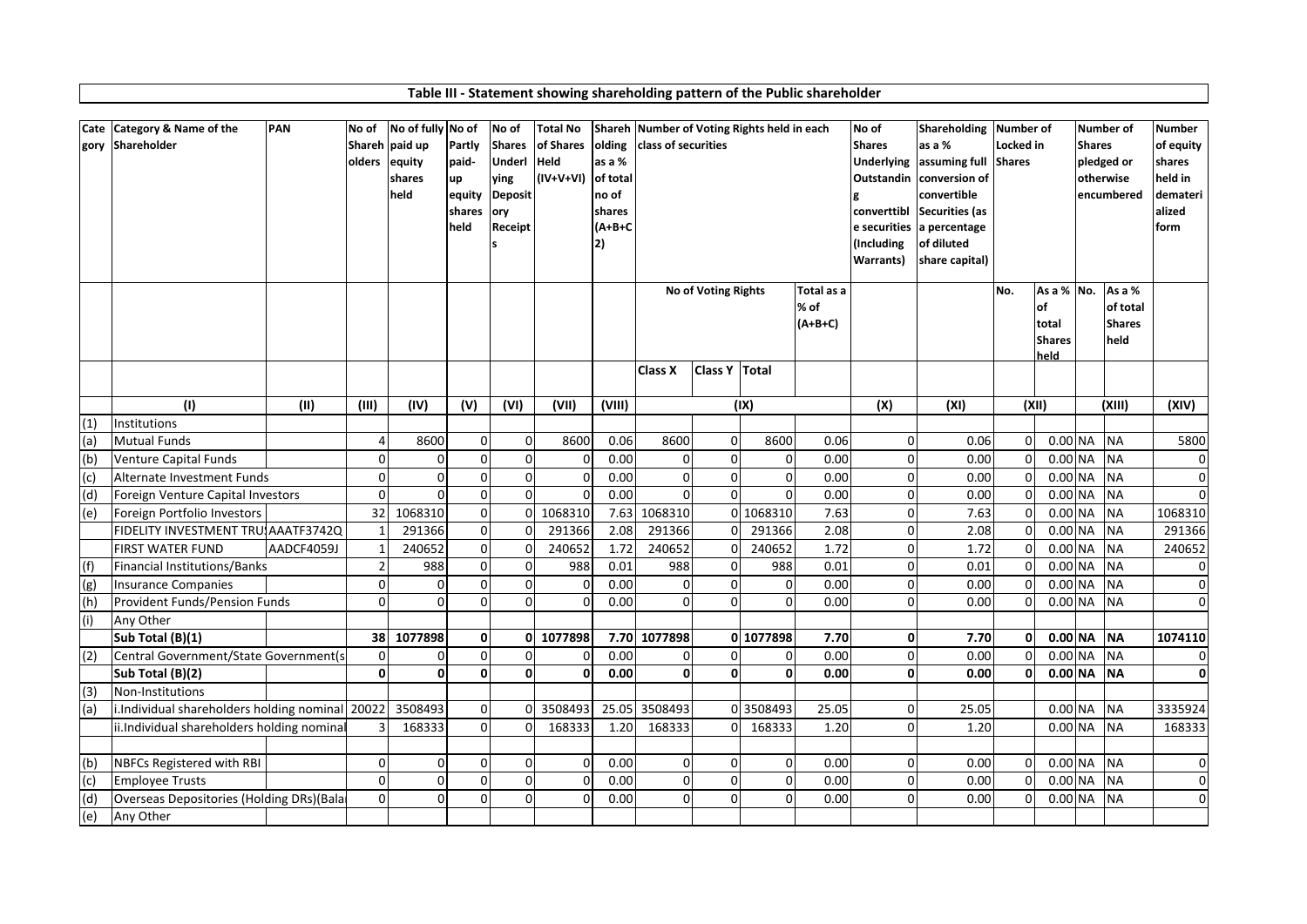| <b>JALTERNATIVE INVESTMENT FUND</b>   |            |       | 47000         |     | 47000                   | 0.34  | 47000         | 47000     | 0.34  | 0.34  |                    | $0.00$ NA NA       |            | 47000   |
|---------------------------------------|------------|-------|---------------|-----|-------------------------|-------|---------------|-----------|-------|-------|--------------------|--------------------|------------|---------|
| <b>NON RESIDENT INDIANS</b>           |            | 101   | 689810        |     | 689810                  | 4.92  | 689810        | 689810    | 4.92  | 4.92  |                    | $0.00$ NA NA       |            | 689810  |
| RICKY ISHWARDAS KIRPALA AABPK3275E    |            |       | 142717        |     | 142717                  | 1.021 | 142717        | 142717    | 1.02  | 1.02  |                    | 0.00 <sub>NA</sub> | <b>INA</b> | 142717  |
| <b>KESWANI HARESH</b>                 | AAXPH7866C |       | 515070        |     | 515070                  | 3.68  | 515070        | 515070    | 3.68  | 3.68  | 0.00 <sub>NA</sub> |                    | <b>INA</b> | 515070  |
| <b>CLEARING MEMBERS</b>               |            |       | 9721          |     | 9721                    | 0.07  | 9721          | 9721      | 0.07  | 0.07  |                    | $0.00$ NA $NA$     |            | 9721    |
| NON RESIDENT INDIAN NON REPATRIABLE   |            | 93    | 24129         |     | 24129                   | 0.17  | 24129         | 24129     | 0.17  | 0.17  | 0.00 <sub>NA</sub> |                    | <b>INA</b> | 24129   |
| <b>BODIES CORPORATES</b>              |            | 161   | 461906        |     | 461906                  | 3.30  | 461906        | 461906    | 3.30  | 3.30  | 0.00 <sub>NA</sub> |                    | <b>INA</b> | 460206  |
| VISTRA ITCL (INDIA) LIMITE AABTK1690D |            |       | 187401        |     | 187401                  | ا34.ء | 187401        | 187401    | 1.34  | 1.34  | 0.00 <sub>NA</sub> |                    | <b>INA</b> | 187401  |
| IEPF                                  |            |       | 141862        |     | 141862                  | 1.01  | 141862        | 141862    | 1.01  | 1.01  | 0.00 <sub>NA</sub> |                    | <b>INA</b> | 141862  |
| Sub Total (B)(3)                      |            | 20413 | 5051254       |     | 0 5051254               |       | 36.06 5051254 | 05051254  | 36.06 | 36.06 | 0.00               |                    |            | 4876985 |
|                                       |            |       |               |     |                         |       |               |           |       |       |                    |                    |            |         |
| <b>Total Public Shareholding</b>      |            |       |               |     |                         |       |               |           |       |       |                    |                    |            |         |
| $(B) = (B)(1)+(B)(2)+(B)(3)$          |            |       | 20451 6129152 | 0 I | 0 6129152 43.76 6129152 |       |               | 0 6129152 | 43.76 | 43.76 | 0.00               |                    |            | 5951095 |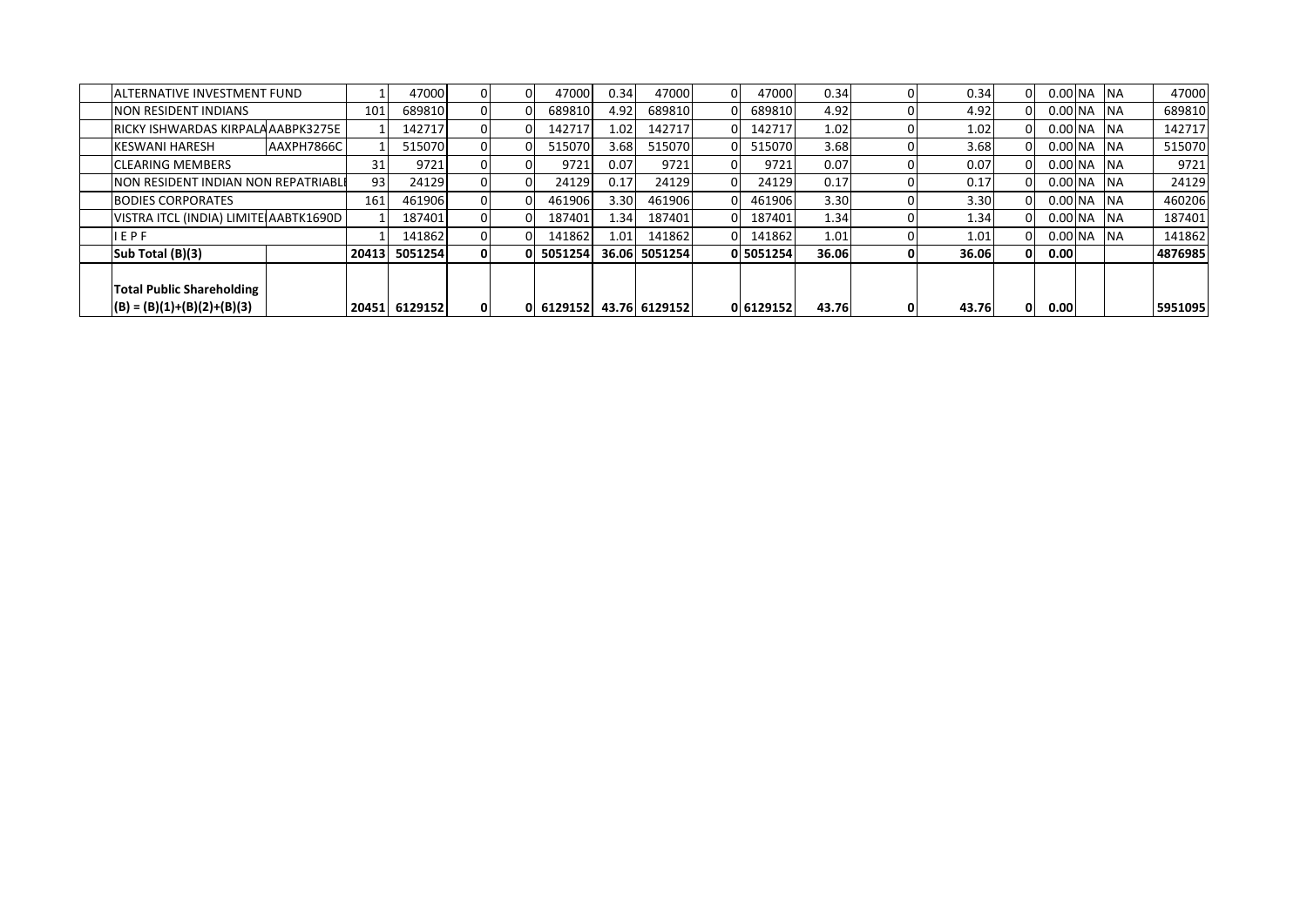|     | Cate Category & Name of the PAN |      | No of               | No of fully         | No of          | No of             | <b>Total</b>   | Shareh    | Number of Voting Rights held in each |                     |             |            | No of         | Shareholding                 |               | Number of     | Number of Shares |               | <b>Numbe</b> |
|-----|---------------------------------|------|---------------------|---------------------|----------------|-------------------|----------------|-----------|--------------------------------------|---------------------|-------------|------------|---------------|------------------------------|---------------|---------------|------------------|---------------|--------------|
|     | gory Shareholder                |      | Shareholder paid up |                     | Partly         | <b>Shares</b>     | No of          | olding    | <b>class of securities</b>           |                     |             |            | Shares as a % |                              |               | Locked in     | pledged or       |               | r of         |
|     |                                 |      |                     | equity shares paid- |                | <b>Underlying</b> | <b>Shares</b>  | as a %    |                                      |                     |             |            |               | <b>Underly assuming full</b> | <b>Shares</b> |               | otherwise        |               | equity       |
|     |                                 |      |                     | held                | up             | Depository        | Held           | of total  |                                      |                     |             |            | ing           | conversion of                |               |               | encumbered       |               | shares       |
|     |                                 |      |                     |                     |                | equity Receipts   | (IV+V+V no of  |           |                                      |                     |             |            |               | <b>Outstan</b> convertible   |               |               |                  |               | held in      |
|     |                                 |      |                     |                     | shares         |                   |                | shares    |                                      |                     |             |            | ding          | Securities (as a             |               |               |                  |               | demat        |
|     |                                 |      |                     |                     | held           |                   |                | $(A+B+C)$ |                                      |                     |             |            |               | convert percentage of        |               |               |                  |               | erialize     |
|     |                                 |      |                     |                     |                |                   |                | 2)        |                                      |                     |             |            | tible         | diluted share                |               |               |                  |               | d form       |
|     |                                 |      |                     |                     |                |                   |                |           |                                      |                     |             |            |               | securiti capital)            |               |               |                  |               |              |
|     |                                 |      |                     |                     |                |                   |                |           |                                      |                     |             |            | les           |                              |               |               |                  |               |              |
|     |                                 |      |                     |                     |                |                   |                |           |                                      | No of Voting Rights |             | Total as a |               |                              |               | No. As a %    | No.              | As a % of     |              |
|     |                                 |      |                     |                     |                |                   |                |           |                                      |                     |             | % of       |               |                              |               | of total      |                  | total         |              |
|     |                                 |      |                     |                     |                |                   |                |           |                                      |                     |             | $(A+B+C)$  |               |                              |               | <b>Shares</b> |                  | <b>Shares</b> |              |
|     |                                 |      |                     |                     |                |                   |                |           |                                      |                     |             |            |               |                              |               | held          |                  | held          |              |
|     |                                 |      |                     |                     |                |                   |                |           |                                      |                     | Total       |            |               |                              |               |               |                  |               |              |
|     |                                 |      |                     |                     |                |                   |                |           | <b>Class X</b>                       | <b>Class Y</b>      |             |            |               |                              |               |               |                  |               |              |
|     | (1)                             | (II) | (III)               | (IV)                | (V)            | (VI)              | (VII)          | (VIII)    |                                      |                     | (IX)        |            | (X)           | (XI)                         |               | (XII)         |                  | (XIII)        | (XIV)        |
| (1) | Custodian/DR Holder             |      | $\Omega$            |                     | $\Omega$       | $\Omega$          | $\Omega$       | 0.00      | $\Omega$                             | $\Omega$            | $\Omega$    | 0.00       | $\Omega$      | 0.00                         | $\Omega$      | 0.00 NA       |                  | <b>NA</b>     | $\mathbf 0$  |
|     | <b>Employee Benefit Trust</b>   |      |                     |                     |                |                   |                |           |                                      |                     |             |            |               |                              |               |               |                  |               |              |
|     | (under SEBI(Share based         |      |                     |                     |                |                   |                |           |                                      |                     |             |            |               |                              |               |               |                  |               |              |
|     | Employee Benefit)               |      |                     |                     |                |                   |                |           |                                      |                     |             |            |               |                              |               |               |                  |               |              |
| (2) | Regulations 2014)               |      | $\Omega$            | <sup>0</sup>        | $\overline{0}$ | 0                 | $\overline{0}$ | 0.00      | 0                                    | 0                   | $\mathbf 0$ | 0.00       | $\Omega$      | 0.00                         |               | 0.00 NA       |                  | <b>NA</b>     | 0            |
|     |                                 |      |                     |                     |                |                   |                |           |                                      |                     |             |            |               |                              |               |               |                  |               |              |
|     |                                 |      |                     |                     |                |                   |                |           |                                      |                     |             |            |               |                              |               |               |                  |               |              |
|     | <b>Total Non-Promoter-Non</b>   |      |                     |                     |                |                   |                |           |                                      |                     |             |            |               |                              |               |               |                  |               |              |
|     | Public Shareholding (C) =       |      |                     |                     |                |                   |                |           |                                      |                     |             |            |               |                              |               |               |                  |               |              |
|     | $(C)(1)+(C)(2)$                 |      | 0                   | Ω                   | 0              | Ω                 | O              | 0.00      | ΩI                                   | Ω                   | 0           | 0.00       | 0             | 0.00                         | 0             | 0.00          |                  |               |              |

## **Table IV ‐ Statement showing shareholding pattern of the Non Promoter ‐ Non Public Shareholder**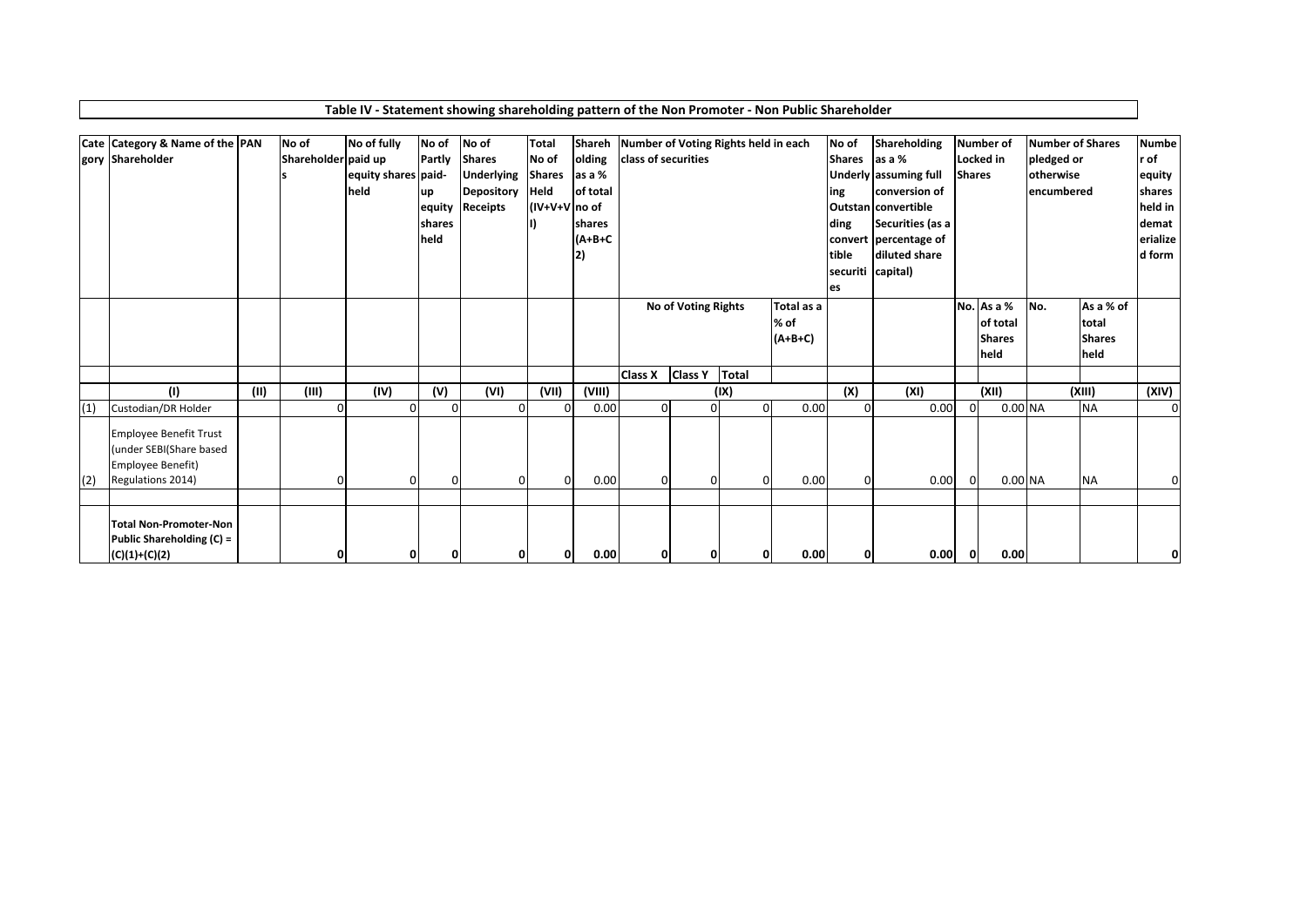|             |                                                                   | Details of the shareholders acting as persons in Concert for Public |                     |                                      |
|-------------|-------------------------------------------------------------------|---------------------------------------------------------------------|---------------------|--------------------------------------|
| Searial No. | Name of Shareholder                                               | Name of the PAC                                                     | Number of<br>shares | Percentage of<br>shareholding by PAC |
|             |                                                                   |                                                                     |                     |                                      |
|             | <b>IKESWANI HARESH</b>                                            | <b>KESWANI HARESH</b>                                               | 515070              | 3.68                                 |
|             | VISTRA ITCL (INDIA) LIMITED                                       | VISTRA ITCL (INDIA) LIMITED                                         | 187401              | 1.34                                 |
| 3           | <b>IRICKY ISHWARDAS KIRPALANI</b>                                 | <b>RICKY ISHWARDAS KIRPALANI</b>                                    | 142717              | 1.02                                 |
| 4           | JOHNNY ISHWARDAS KIRPALANI                                        | JOHNNY ISHWARDAS KIRPALANI                                          | 10933               | 0.08                                 |
| 5           | POONAM ISHWARDAS KIRPALANI                                        | IPOONAM ISHWARDAS KIRPALANI                                         | 14500               | 0.10                                 |
| 6           | ALISHA KIRPALANI and JOHNNY KIRPALALISHA KIRPALANI and JOHNNY KIR |                                                                     | 12617               | 0.09                                 |
|             | <b>SARINA RICKY KIRPALANI</b>                                     | SARINA RICKY KIRPALANI                                              | 4000                | 0.03                                 |
| 8           | IRUSHIL RAJAN KIRPALANI                                           | RUSHIL RAJAN KIRPALANI                                              | 5038                | 0.04                                 |
| 9           | <b>FIRST WATER FUND</b>                                           | <b>FIRST WATER FUND</b>                                             | 240652              | 1.72                                 |
| 10          | FIRST WATER CAPITAL FUND                                          | FIRST WATER CAPITAL FUND                                            | 47000               | 0.34                                 |